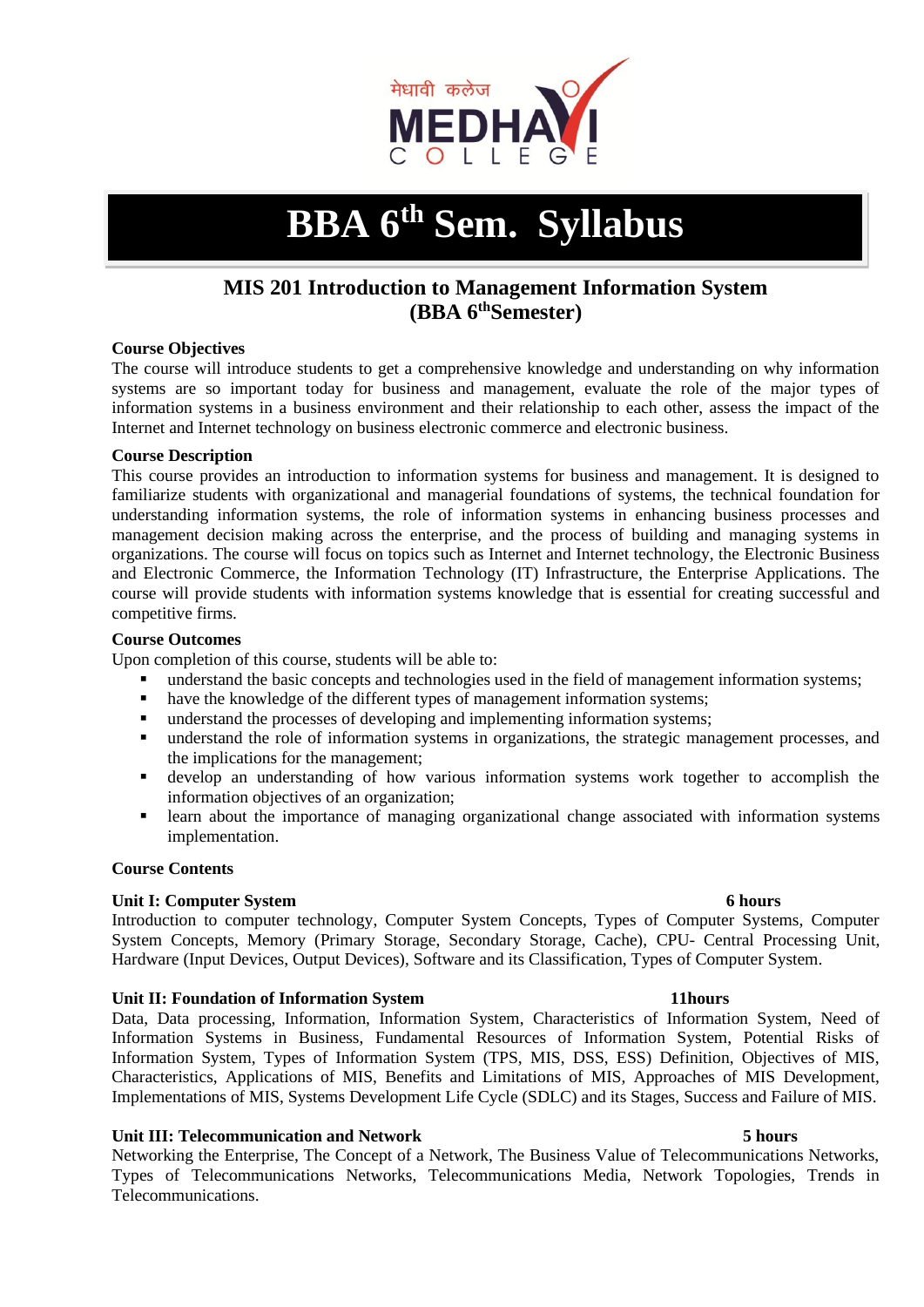### **Unit IV: Data Resource Management and DSS 12 hours**

Fundamental Data Concepts, Database structures, Database Development Types of Databases, Technical Foundation of Database Management, Data warehouses and Data Mining, Decision Support in Business, Decision Structures, Decision Support Trends Decision Support Systems, Online Analytical Processing, Using Decision Support Systems. Practical: Microsoft Access, Database Design, Creating New Database, Setting up Tables, Form and Report Design.

#### **UnitV: Business Applications 8 hours** 8 hours

E-business systems, Customer Relationship Management Customer Relationship Management CRM, Three Phases of CRM, Benefits and Challenges of CRM, Trends in CRM, Enterprise Resource Planning Enterprise Resource Planning ERP Benefits and Challenges of ERP, Trends in ERP Supply Chain Management SCM, Roles of SCM, Benefits and Challenges of SCM, Trends in SCM, E-commerce Systems E-Commerce and its scope, Essential e-Commerce Processes, Electronic Payment Processes

### **Unit VI: Functional Applications of Hospitality Information System 6 hours**

Introduction to Hospitality Information System, Characteristics of Hospitality Information System, Computer Reservation System (CRS), Global Distribution System (GDS), Property Management Systems (PMS), Point of Sales Systems (POS)

### **References**

- 1. O'Brien, J. A, Marakas, G. M. *Management Information Systems* McGraw Hill, New Work
- 2. Kenneth, C. L. Jane P. L *Management Information Systems* Pearson Education, New Jersey
- 3. Tesone, D. F. *Hospitality Information System & E-commerce* John Wiley & Sons, New Jersey

# **LAW 291 Legal Aspects of Business and Technology (BBA: 6th Semester)**

### **Course Objectives**

This course provides an introduction to Nepalese law, with a particular emphasis on those aspects of the law that impact most upon business and technology. It is designed for students with no legal background and serves as an introduction to legal concepts. An important aim of this course is to place business and technology in their proper and prominent legal context. The intention of this course is to prepare students to be successful both personally and professionally in an information-based society.

#### **Course Description**

The course is broken up into three distinct sections. In the first part, the concept of legal environment, sources of business laws, and the format, structure and operating practicality of the court systems in Nepal will be discussed. The second part deals with contracts, sale of goods, agency, different forms (types) of doing business, areas of regulatory relationship, and arbitration laws. The final sections are an overview of different types of laws relating to business and technology.

#### **Course Outcomes**

After studying this course, students should be able to:

- Explain the concept of legal environment and the court system in Nepal;
- Have an understanding of the basic legal principles and concepts;
- Discuss the role and development of the legal aspects for business and technology under the Nepalese legal system;
- **•** Describe the impact of major areas of law on business operations, particularly where technology is concerned;
- Explain the legal and regulatory compliances in the context of Nepalese business;
- Discuss the provisions of Nepalese laws and regulations relating to information technology/ intellectual property.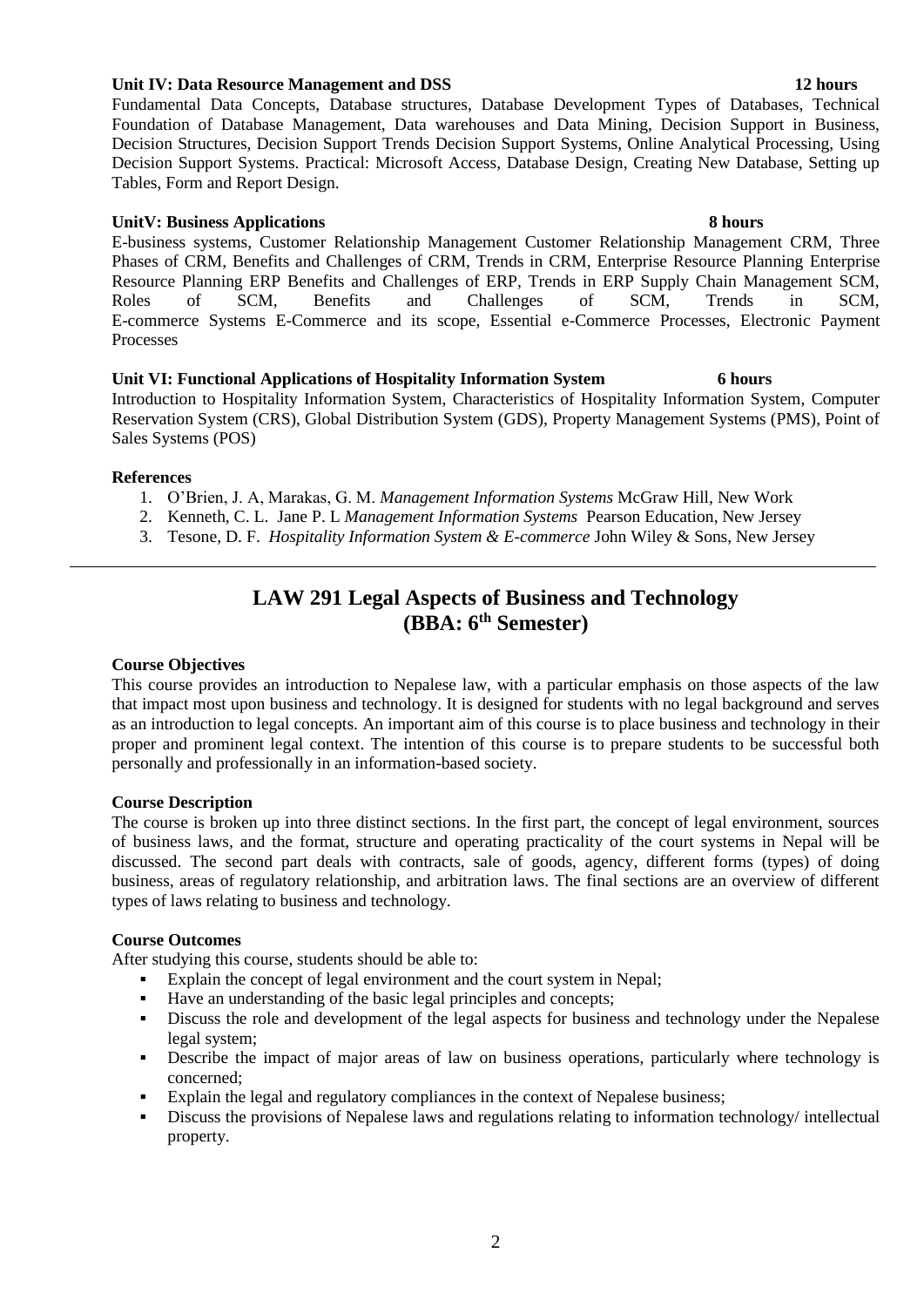### 3

### **Course Contents**

#### **Unit I: Basics of Legal Environment and Court System 6 hours**

Concept and importance of legal environment; Nature, types and sources of law; Meaning and sources of business law in Nepal; The court system - structure, powers, organization and jurisdiction of the court systems; Civil procedures in Nepal; Provisions of the Nepalese Constitution pertaining to business; Changing dimensions of legal environment in Nepal

### **Unit II: Nepalese Contract Law 8 hours**

Concept of contract; Valid, void and voidable contracts; Essentials of a valid contract; Offer and acceptance; Consideration; Free consent; Contingent contract; Performance of contract; Termination of contract; Breach of contract and remedies; Meaning of bailment and pledge; Rights and duties of bailor/bailee and pledger/pledge; Pledge by non-owner; Finder of lost goods; Discharge of liability; Contract of indemnity and guarantee; Rights and duties of surety.

### **Unit III: Sale of Goods 4 hours**

Meaning and feature of the contract of sale of goods; Types of goods; Conditions and warranties; Transfer of ownership; Unpaid seller; Suits of breach of the contract; Performance of the contract of sale of goods.

#### **Unit IV: Agency and Business Organization 10 hours**

Law of agency: Creation and modes of agency – Classification of Agents – Relation of Principal and Agent – Rights and duties of agents, sub-agents, principal, substitute agent; Relation of Principal with Third Party – Personal liability of Agent – Termination of Agency; Classification of companies; Formation and incorporation, registration, memorandum and articles of association, prospectus, shares and share capital, borrowing powers debentures, board of directors and board meetings, minutes and resolution, auditing, dissolution, winding up, liquidation; Arbitration - powers of arbitrator, duties of arbitrator, revocation of arbitrator's authority .

### **Unit V: Legal and Regularity Compliance 5 hours**

Industrial Enterprises Act, Financial Institutions Act, Legal provisions relating to negotiable instruments, Right to Information Act; Consumer Protection Act. Introduction and major provision of Nepalese labor, Anti-Money Laundering Laws.

### **Unit VI: Laws Relating to Information Technology/Intellectual Property 12 hours**

Trade-Related Aspects of Property/Intellectual Property - Definition, scope and importance of intellectual property; Types of intellectual property, *e.g* patent, design, trade mark, industrial design, layout design, integrated circuit; Existing laws on intellectual property in Nepal; WTO's Treaty on Trade-Related Aspects of Intellectual Properties; Agreement relating to transfer of technology (supervisory mechanism-licensing and franchising), royalties and compliance of laws; Existing law on cyber law - Electronic Transactions (Digital Signature Attestation) Act, 2063 (especially on the crime and punishment); Nepal Telecommunication Act, 2045; Foreign Investment and Technology Transfer Act, 2049.

### **Basic Texts**

- 1. Wagle, R. and Pant, K. B. *Legal Environment of Business in Nepal*, Ratna Pustak Bhandar.
- 2. Kalika, S. N. *Business Law*, Buddha Academic Enterprises Pvt. Ltd.
- 3. Albuquerque, D. *Legal Aspects of Business*. Oxford University Press, New Delhi.

#### **References**

- 1. Singh, Y. *Cyber Laws*, Universal Law Publishing Co., New Delhi.
- 2. *Related Nepal Acts and Regulations*
- 3. WTO. *A Final Act on the Embodiment of WTO*, WTO publications, Geneva.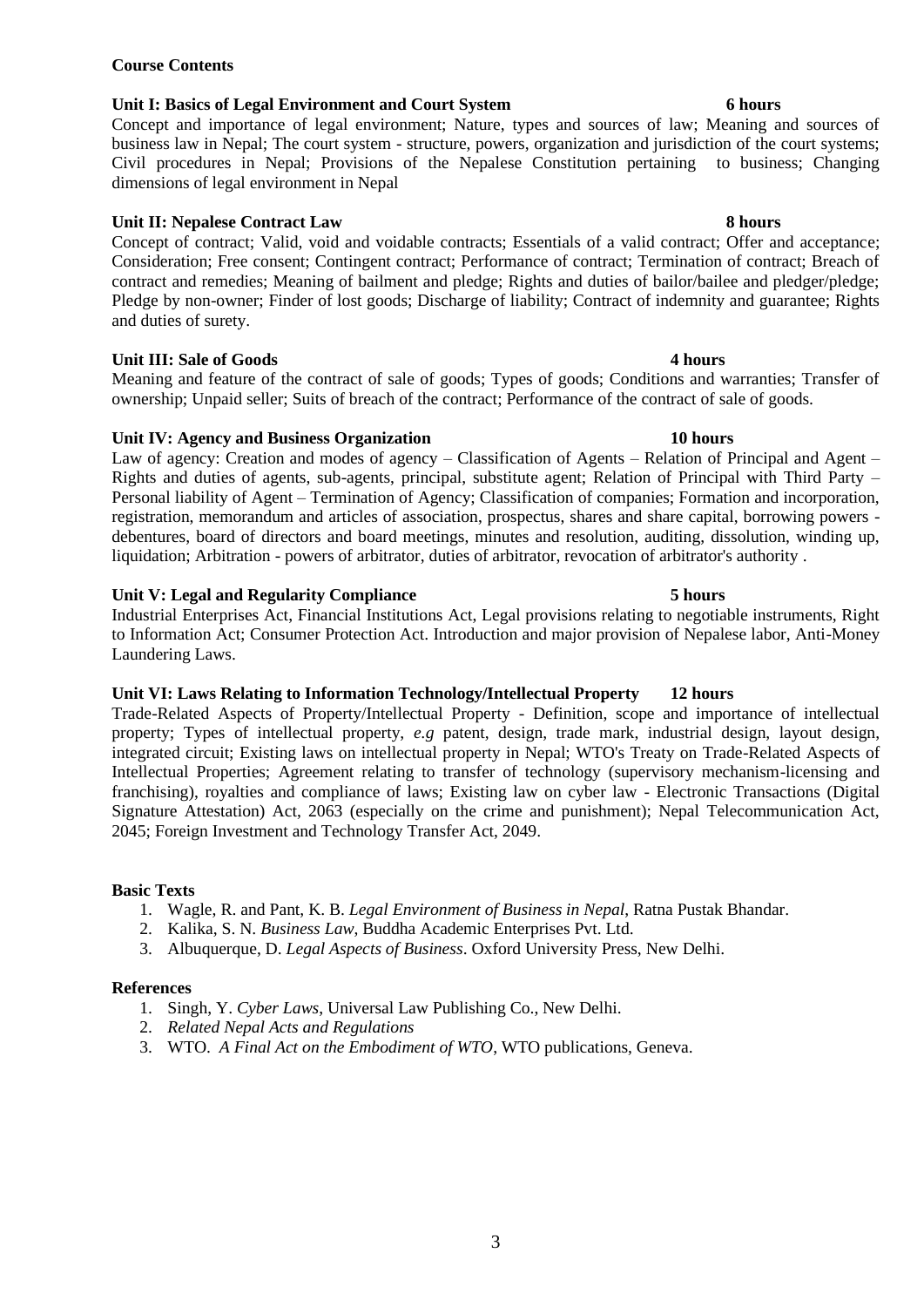# **MGT 212 Business and Society (BBA: 6th Semester)**

### **Course Objectives**

The main objective of this course is to familiarize students with the various concepts and components of business and society relationship. It mainly emphasizes on imparting the knowledge and skills to students on the fundamentals of business and society relationship, corporate social responsibility, business ethics, and corporate governance in order to prepare future responsible business leaders aimed at creating value for both business and society. The intent of the course is therefore to help students gain a better understanding of the interplay among business, governments and society with particular paying particular attention to how firms manage those relationships.

#### **Course Description**

Businesses in Nepal today face greater public scrutiny and demands to act in an ethical and socially responsible manner. This course will evaluate these developments and consider their implications for organizational strategy and managerial practice. The course begins with investigations of corporate social responsibility and the ethical dimensions of management actions and decision-making processes. Attention is given to perspectives on roles of the firm that lead to governance mechanisms and operating policies that encourage ethical conduct, serve stakeholders, and support long-term corporate sustainability.

### **Course Outcomes**

After completion of the course, students should be able to:

- **•** Discuss the concepts and key debates in business and society;
- Demonstrate understanding of the definition of ethics and the importance and role ethical behavior serves in the business world today;
- Identify various ethical issues that occur in the workplace:
- Evaluate the concept of corporate social responsibility, and identify the components relevant to social responsibility of business;
- Recognize and appreciate the importance and impact of organizational decisions on society;
- Identify and describe the roles and rights of stakeholders, and value the shareholder and stakeholder rights and responsibilities;
- Adopt the appropriate mechanism for effective governance;
- Adhere to sound principles of direction and management, and implement best practices on corporate management.

#### **Course Contents**

#### **Unit I: Business and Society Relationship 6 hours**

Concept of business and society; Relationship between business and society - A systems perspective; Forces shaping business and society relationship; Changing societal expectations - growing emphasis on ethical values; The changing workplace - external factors influencing the workplace, government intervention, women at work; Corporate efforts to promote diversity.

### **Unit II : Fundamentals of Corporate Social Responsibility 8 hours**

Concept of corporate social responsibility (CSR); Basic elements of social responsibility; Benefits of CSR to business and society; Historical evolution of CSR; Drivers of CSR; Theories of CSR - shareholder value theory and stakeholder theory; Concept of corporate citizenship and corporate social performance.

### **Unit III: Business and its Stakeholders 8 hours**

Concept; Types of stakeholders; Stakeholder analysis - stakeholder interests, stakeholder power, and stakeholder coalitions; Stakeholder activism; Managing key stakeholder issues - CSR in the marketplace, CSR in the workplace, CSR in the community, and CSR in the ecological environment; Making trade-offs; Creating a win-win situation between business and society.

### **Unit IV: Business Ethics 8 hours**

Concept of business ethics; Causes and consequences of ethical problems; Core elements of ethical character; Making ethics work in organizations - top management commitment and involvement, codes of ethics, principle-based international standards; Ethics training programs - encouraging ethical behavior, ethics audits, corporate ethics awards; Whistle blowing; Impact of ethics on business and society.

#### **Unit V: Corporate Governance 6 hours**

Concept, scope and significance of corporate governance; Theories governing corporate governance - Agency theory, transaction cost economics, stewardship theory; Governance of corporate entities; Challenges for good corporate governance; Impact of governance on business, society and the economy.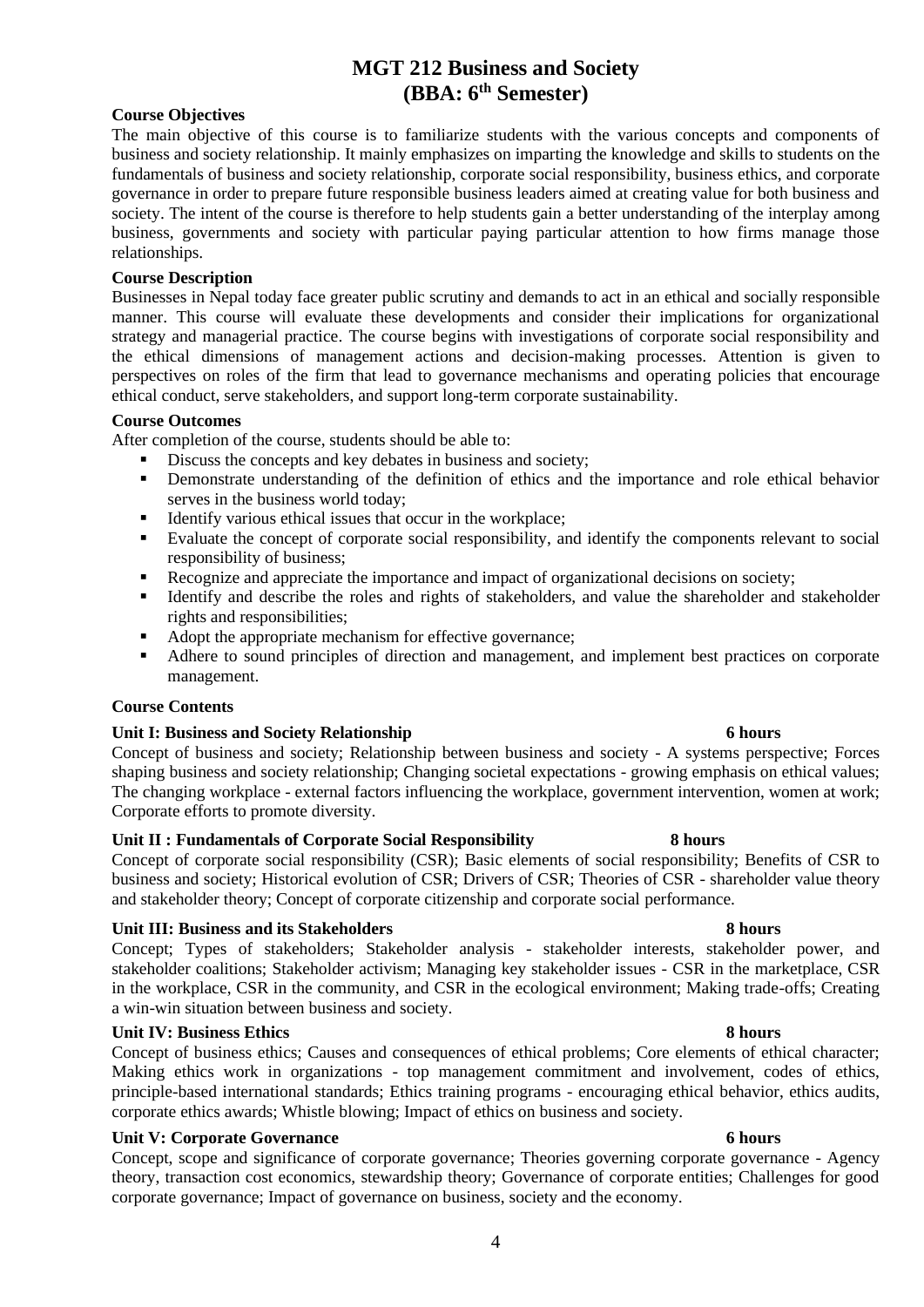### **Unit VI: CSR, Business Ethics and Corporate Governance Issues in Nepal 6 hours**

Management and status of CSR in Nepal; The role of Government in promoting CSR in Nepal; Legal provisions governing CSR in Nepal; Ethical business practices and issues in Nepal; Corporate governance system in Nepalese organizations; Suggestions for improving existing ethical practices and corporate governance system in Nepal.

#### **Basic Texts**

- 1. Lawrence, A. T. and Weber, J. *Business and Society: Stakeholders, Ethics, Public Policy*. Tata McGraw Hill, New Delhi.
- 2. Tricker, B. *Corporate Governance: Principles, Policies and Practices*. Oxford University Press, New Delhi.

### **References**

- 1. Mallin, C. A. *Corporate Governance*. Oxford University Press, New Delhi.
- 2. Steiner, J. F., and Steiner, G. A. *Business, Government, and Society: A Managerial Perspective: Text and Cases*. Tata McGraw Hill, New Delhi.
- 3. Carroll, A. B., and Buchholtz, A. K. *Business S society: Ethics, Sustainability, and Stakeholder Management*. Cengage Learning, New Delhi.
- 4. Blowfield, M., and Murray, A. *Corporate Responsibility: A Critical Introduction*. Oxford University Press, New Delhi.
- 5. Chatterji, M. *Corporate Social Responsibility*. Oxford University Press, Delhi.
- 6. Francis, R. D., and Mishra, M. *Business Ethics: An Indian Perspective*. Tata McGraw Hill, New Delhi.
- 7. SAWTEE and ECCA. *A study on status of corporate social responsibility in Nepal*. Kathmandu, Nepal: Author.
- 8. National Business Initiative. *Ethical business practice in Nepal*. Kathmandu, Nepal.
- 9. *Various legal regulations governing CSR in Nepal.*

# **PRJ 491 Project Work**

Students are required to do an independent capstone project that involves fieldwork and its empirical analysis. At the end, students are required to prepare a report of their project work in the prescribed format and submit to the authorized person/body. The objective of this project work is to develop students' skills in research, particularly in areas of data collection, processing, analysis, and report writing. These reports will be evaluated by the concerned authority.

This assignment specifically aims to develop knowledge, skills and attitudes necessary for conduct of individual research at a level which will make a distinct contribution to knowledge. Students are expected to demonstrate the use of appropriate research, methodology, and written skills through the preparation and presentation of their investigation.

Through this PW, students gain a new perspective into the real world. It is also an excellent networking platform for students to get acquainted with people from different organizations, business backgrounds, skills, expertise, etc. This will improve the student's networking skills and also expand their networking group. Specifically, the objectives of the PW include:

- To provide an opportunity for the student to integrate classroom knowledge and practice.
- To enable graduate students to do an independent study to reflect a creative endeavour that can make some contribution to knowledge in a given field.
- To develop students' ability to read professional literature, reports, and other works critically in their design, treatment of data, and conclusions.
- To strengthen the ability of students in presenting their research work in a clear, concise, and logical manner and enable other readers to use the results of their investigations.

Students must complete an **[Expression of Interest](https://www2.viu.ca/business/pdfs/Mgmt491_499ExpressionofInterestForm1.pdf)** (FORM) and submit it to the PW Advisor of their respective college. The screening committee of the college will make its decision on student applications. Once the PW scheme submitted by the student is approved, the student is required to work under the guidance of the supervisor as assigned to him/her by the screening committee.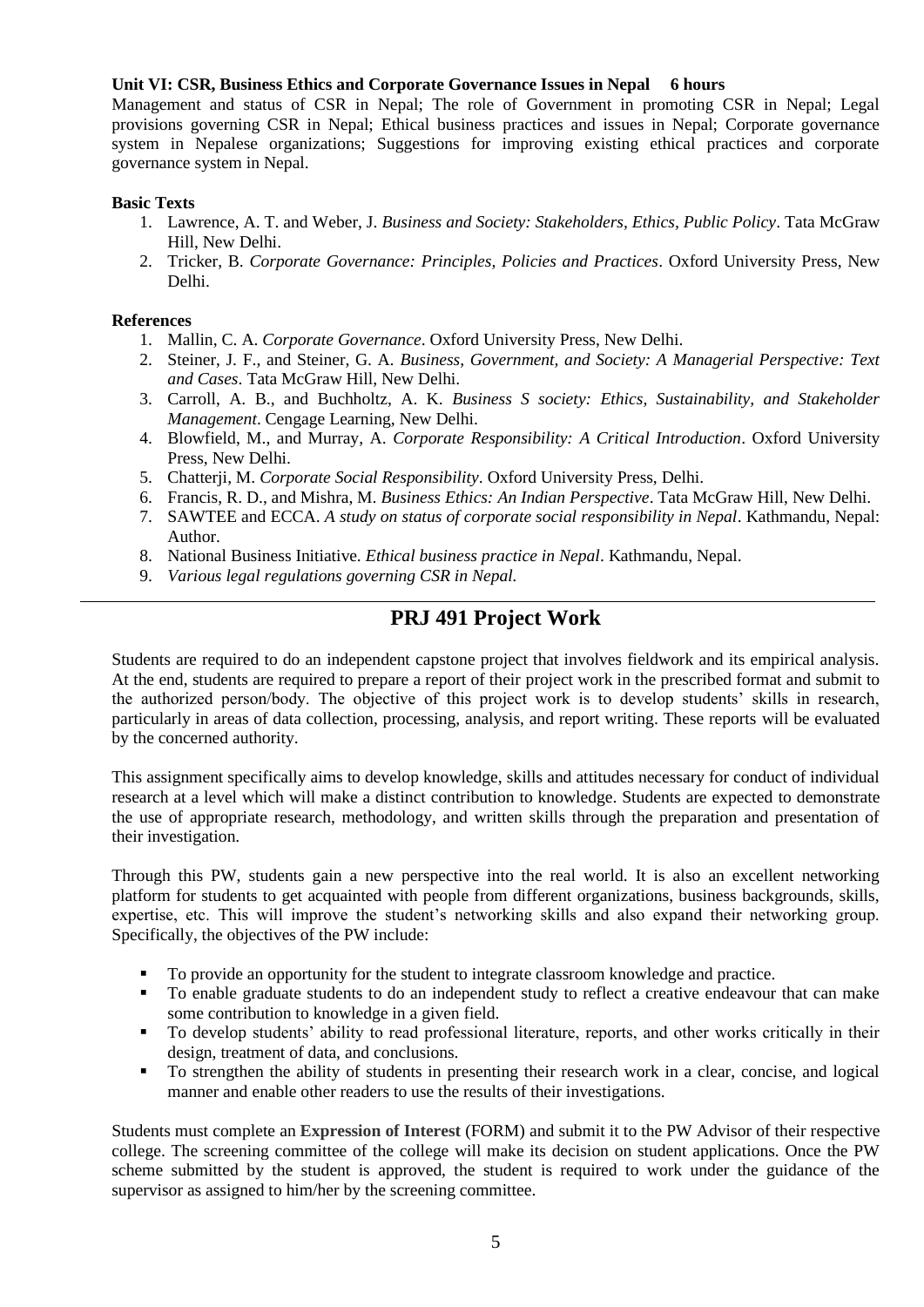# **FIN 434 Bank Operations and Management [Concentration II]**

### **Course Objectives**

### The course aims to provide the students with the fundamental knowledge of bank operation and management and develop skills for analyzing lending opportunities and deposits to create appropriate structure of assets and liabilities.

### **Course Description**

This course begins with an overview of the functions and regulatory environment of banking institutions. Then it moves to the management of assets side of the balance sheet with a focus on investment, lending and credit evaluation process by banks. Then the course provides the management of liability side of the bank with a focus to deposit mix, its pricing and weighted average cost of the fund.

### **Course Outcomes**

#### **Course Contents**

### **Unit I: Functions and Forms of Banking 5 hours**

Meaning and types of ban; functions of bank; risk in bank; size and share of commercial banks; major factors affecting banking and market shares; assets and liabilities of commercial bank; and bank profitability.

### **Unit II: The Bank Regulatory Environment 8 hours**

The need for regulation; banking regulations – commercial banking act, directives and guidelines of Nepal Rastra Bank; the role of Nepal Rastra Bank in the regulation of commercial banks.

### **Unit III: An Overview of Asset/Liability Management 6 hours**

Historical perspective of asset/liability management; alternatives in managing interest rate risk; measuring interest rate sensitivity and the dollar gap; duration gap analysis; simulation and asset/liability management.

### **Unit IV: Investment Management 5 hours**

Developing investment policies and goals; types of investment securities; evaluating investment risk; and investment strategies.

### **Unit V: Credit Evaluation Process 8 hours**

Credit scoring; credit rating; financial analysis; ratio analysis; common-size statement analysis.

#### **Unit VI: Commercial and Industrial Lending 10 hours**

The role of asymmetric information in lending; the competitive environment; loan policy; making loan; principal lending activities; collateral: characteristics of good collateral, types of collateral; the lending process: evaluating a loan request, structuring commercial loan agreement, pricing commercial loans, monitoring and loan review.

#### **Unit VII: Real Estate and Consumer Lending 8 hours**

Real estate lending: characteristics of mortgage loan; the real estate portfolio; residential mortgage loan; additional terms; alternative mortgage instruments; commercial real estate loan; consumer lending: types of consumer loan, leases, finance charges, annual percentage rate, real estate and consumer credit regulation.

#### Unit VIII: Liabilities Management 8 hours

Structure of bank liabilities: deposit sources of funds, non-deposit sources of funds; balance structure of bank liabilities; managing bank liabilities: formulating pricing policy, deposit pricing matrix, the pricing committee, components of pricing decision, profitability and deposit pricing, lending and deposit costs, customer relationship pricing, promotional pricing, other marketing elements related to pricing; costs of bank fund; weighted average cost of funds; purposes of cost analysis; and marginal costs of funds.

#### **Basic Text**

Gup, Benton E. *Commercial banking.* New Delhi: Wiley India.

#### **References**

- 1. Rose, Peter S. & Hudgins Sylvia C. *Bank management and financial services.* New Delhi: Tata McGraw-Hill Education.
- 2. Koch, T. W. & MacDonald, S. S. *Bank management.* New Delhi: Cengage Learning.
- 3. Chaudhari, M. *An introduction to banking – liquidity risk and assets liabilities management.* West Sussex, UK: Wiley.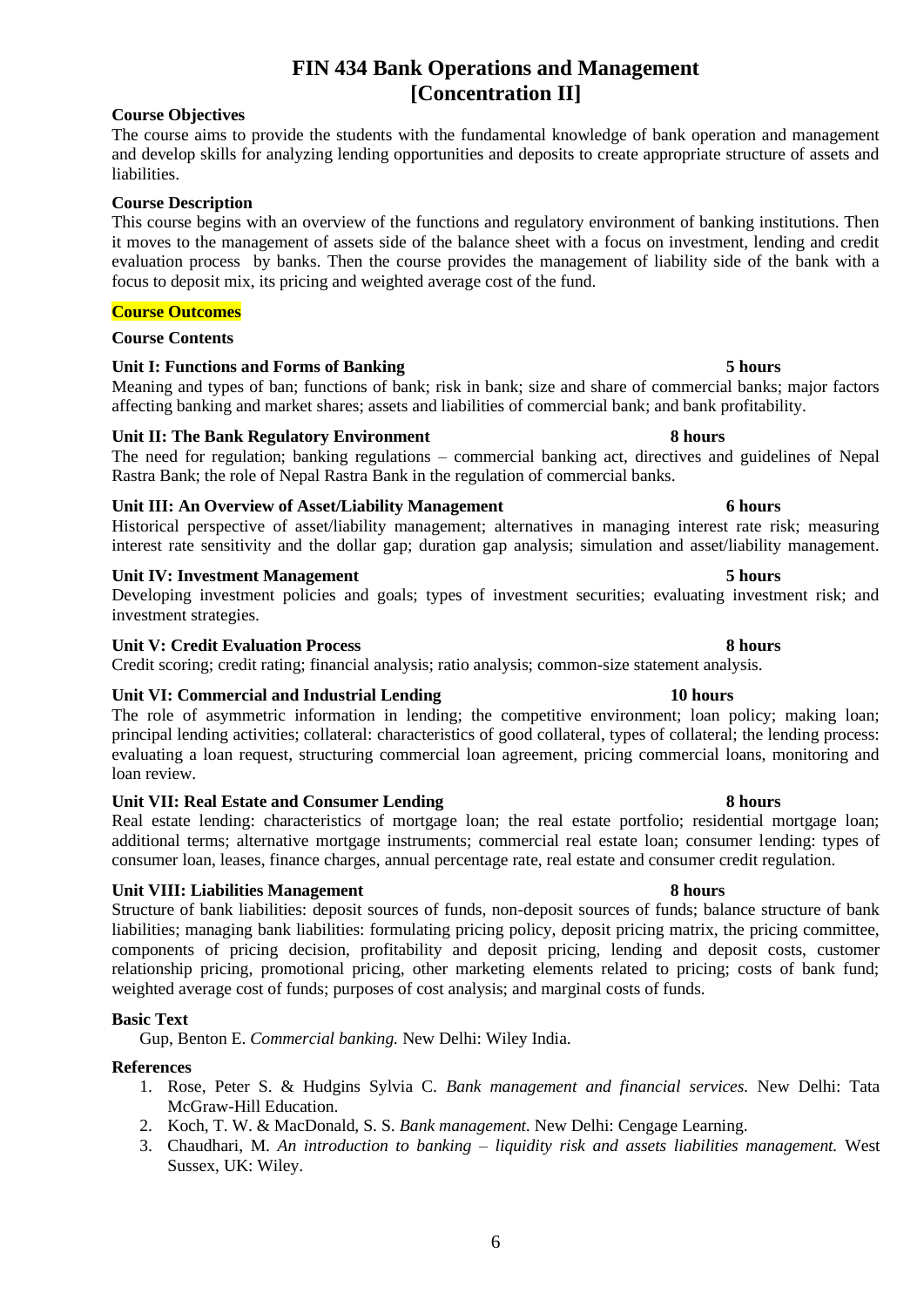# **TITLE OF THE PROJECT WORK REPORT**

**BY Candidate's Full Name**

*A Project Work Report submitted to Pokhara University in partial fulfillment of the requirements for the degree of*

# **Bachelor of Business Administration**

*at the* Name of the College Pokhara University

> Place Month/Year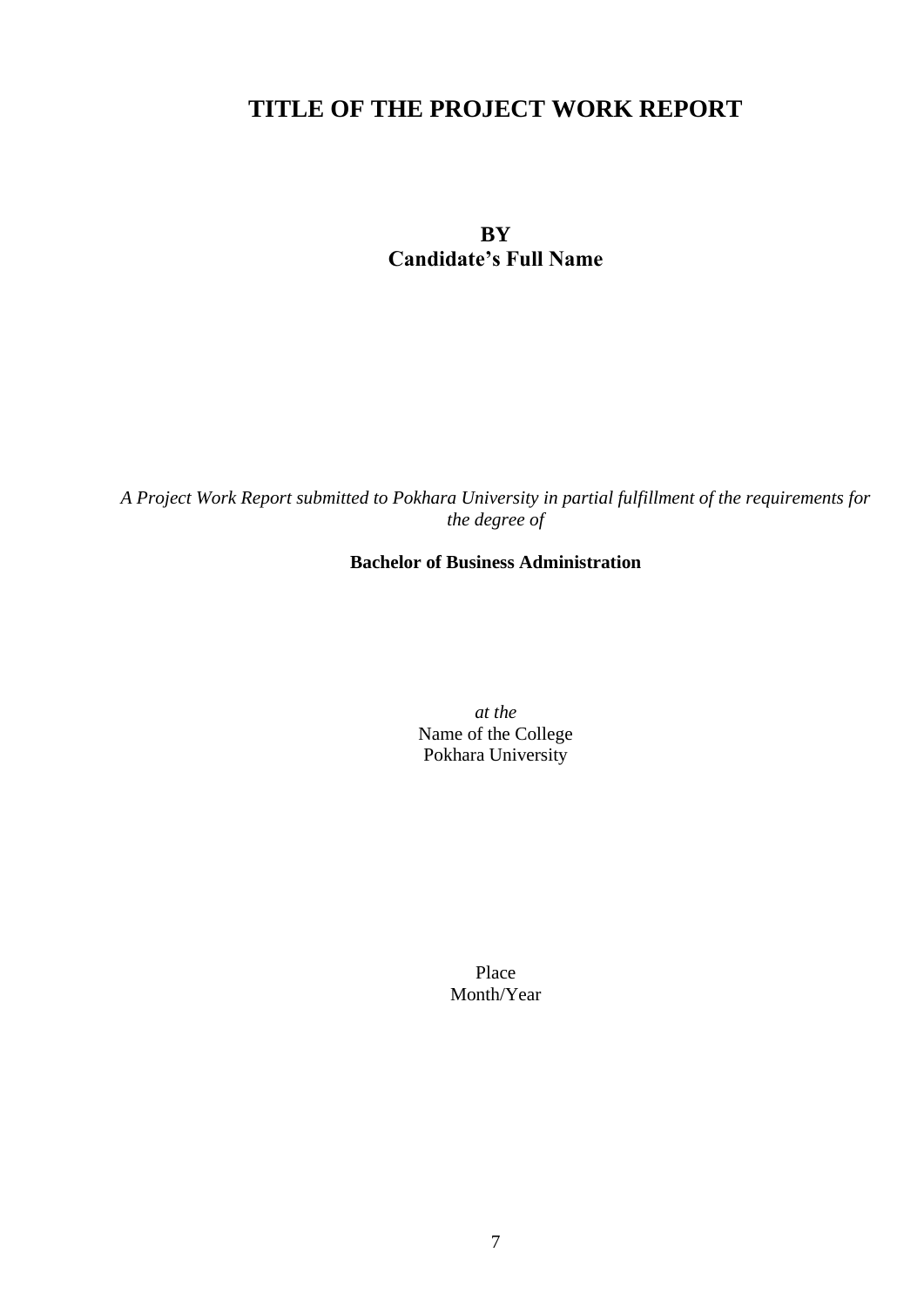# **Declaration**

I hereby declare that the project work report entitled "………(Topic of the PW Report)……" submitted for the BBA is my original work and the Project Work Report has not formed the basis for the award of any degree, diploma, or other similar titles.

Signature Name of the Student Date

# **CERTIFICATE**

This is to certify that the Project Work titled **"Title of the Project Work"submitted** by **(Name of the Student) (Roll No.)** for the partial fulfillment of the requirements of BBA embodies the bonafide work done by him/her under my supervision.

Signature of the Supervisor Name Date

\_\_\_\_\_\_\_\_\_\_\_\_\_\_\_\_\_\_\_\_\_\_

Name and Signature In-Charge of Research or PW Date